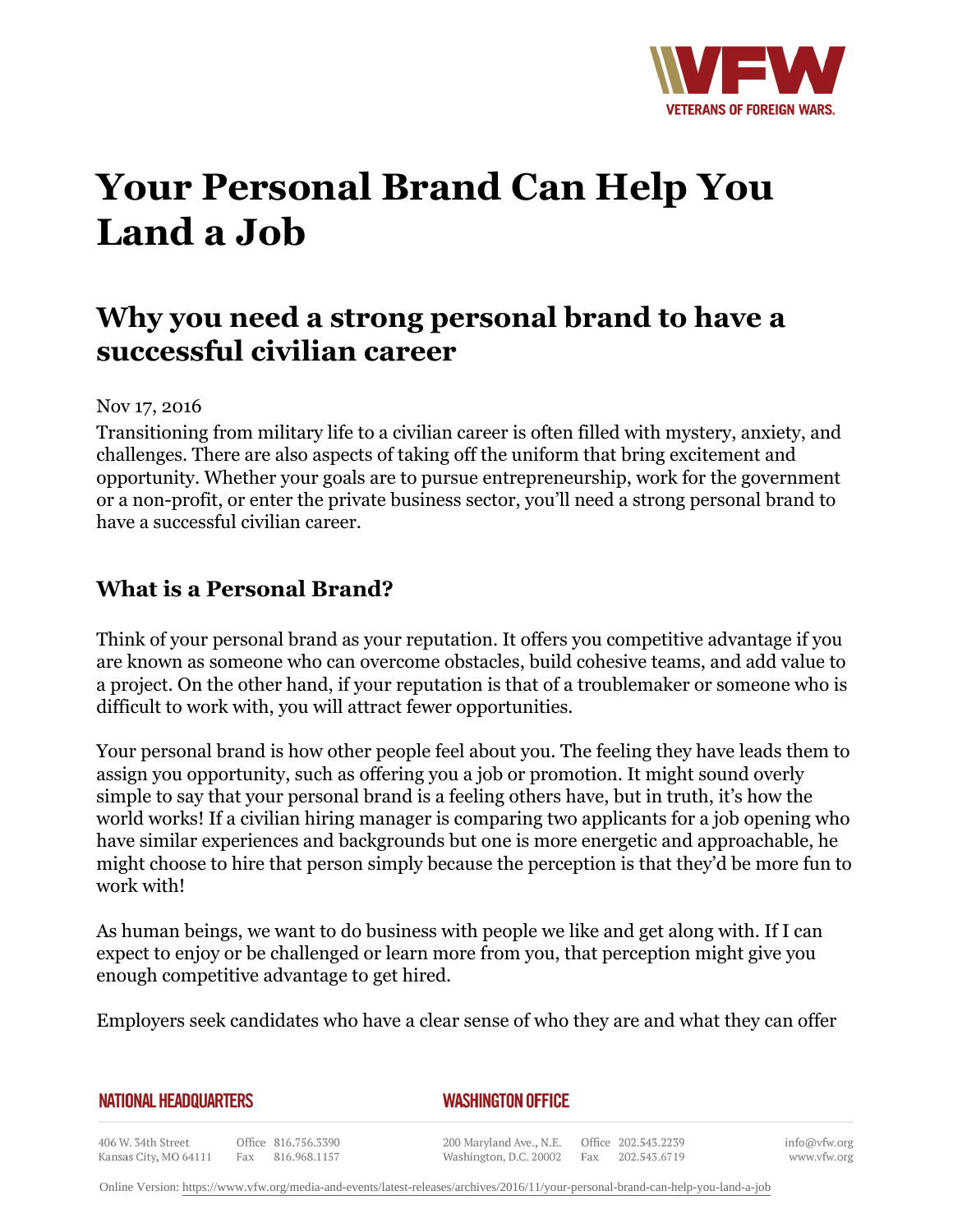to the company. When you are focused and relevant, employers find it easier to hire you!

## **How Do You Create a Personal Brand?**

The good news is that you already have a personal brand. By default, you have a reputation with those around you – during your military service, in your post-military career, and even online on your social networks. People have beliefs and perceptions about who you are, what you value, and what you want.

If you can be strategic about your personal brand, you gain power! You can actually become more intentional and focused about how you come across to others, the impression you are making, and the experience you are setting with key people in your career. When you are intentional about your reputation, you are in control of your career and will find the results to be more meaningful and impactful!

Building your reputation to be consistent with your vision is a simple process, but it's not easy. You have to become an expert on yourself, which means asking and answering tough questions. To become intentional and strategic about your brand, follow these steps:

- Assess your current reputation. As stated above, you already have a personal brand – the people you interact with have formed perceptions about you. Step one is learning what that perception is. Ask people you trust to give you an honest assessment of your value, what they believe you are passionate about and focused on, and what makes you stand out. Resist the urge to correct them if you disagree with their assessment. They are reflecting perception of you, and that is a reality you must acknowledge.
- Envision your desired brand. How would you like to be known? Do you want people to see you as innovative and creative? Would you like to have earned a reputation as a leader in your field? Envision what you want your legacy to look like after you have departed. How did you make people feel when they were around you?

This might feel a bit abstract, and that's okay. Remember, you have to be very clear on the desired outcome of your personal brand to be able to translate it for a hiring manager who's interviewing hundreds of job applicants who look just like you.

As you envision your desired brand, refrain from going outside of what is possible. At age 40 you likely won't be able to train to be a world-class baseball player. But you can build a reputation as someone who is passionate about serving his community by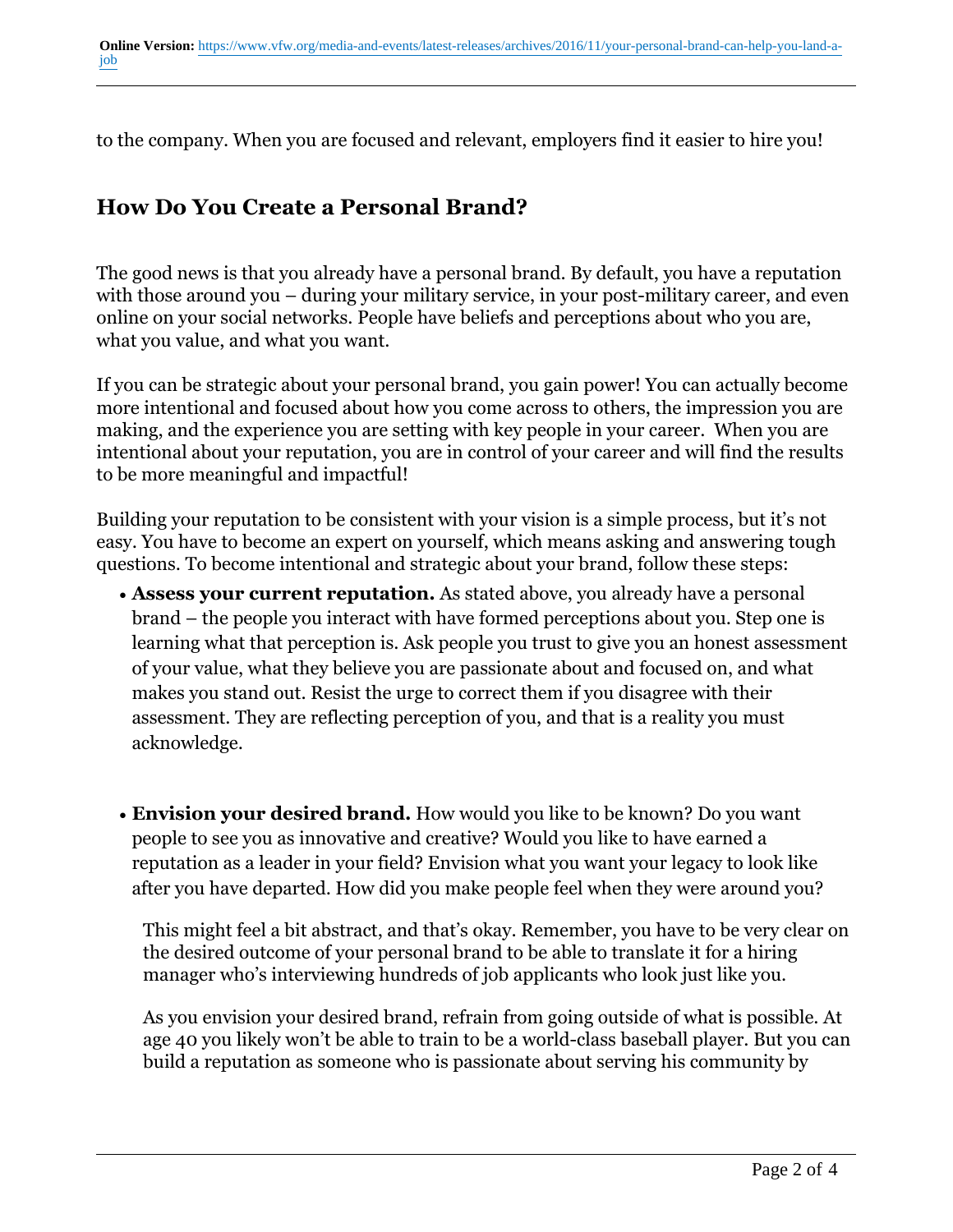empowering others.

• **Identify your target audience.** Who do you want to work with? Do people who dream big and create impactful ideas inspire you? Or, do you prefer to work with people who are more structured or analytical in their approach? Once you identify what kind of people you work well with, consider what companies and industries they work in. As you narrow down the people and companies you would like to focus on, you are creating your target audience.

Next, learn all you can about these people. What do they like/dislike? Are they active online? Do they share the same values as you? Are you connected to them in any way (i.e. online)? Tap into your military training to become an expert on who your target audience is and what they need. Don't forget that, as human beings, they also have feelings and will desire to work with people they like and respect.

• **Tie it all together.** With an understanding of your starting place (current brand), a picture of your desired reputation, and a focus on your target audience, you can begin to create the plan and tools you will need to promote yourself to your desired employer.

Your personal brand will be expressed in how you act, what you say, and how you present yourself. From your online profiles, handshake, conversation, and the references who vouch for you, your personal brand will tell the employer whether you bring the values and experience they are hiring for.

Experience, skills, certifications, and talents are important in getting the attention of hiring managers and recruiters. Your personal brand is how you express your past into a promise of future work and future value. You need to tell the story of who you are and why you are relevant. To rely solely on your experience, particularly if most of your background took place in the context of military service, is neglecting the emotional connection employers seek in their hires. People do business with people they can trust, relate to, and with whom they believe they will enjoy working!

*Developed through the VFW's collaboration with Lida Citroën of the international brand strategy firm LIDA360, this article is part of the VFW's expanding education and transitioning services, resources and webinars designed to provide service members and veterans transitioning to the civilian workforce with an opportunity to learn about personal branding and strategies for navigating the job search process. To learn more about Lida's commitment to the veteran community, check out her recent TEDX talk.*